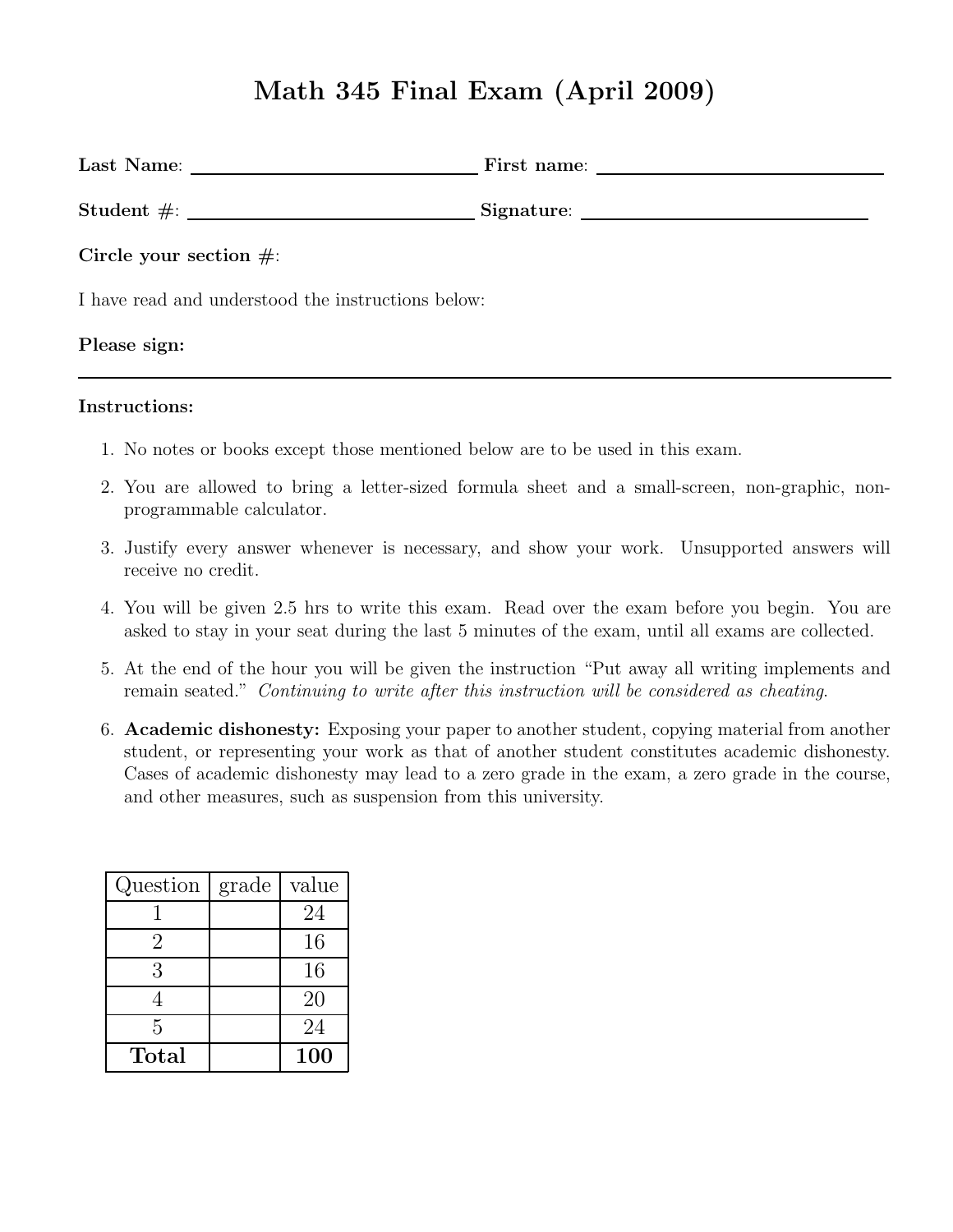# Question 1: [24 marks]

Consider the one-dimensional differential equation

 $\dot{x} = f(x, r) = x(r - 2x - x^2),$ 

where the variable  $x(t)$  and the parameter r both belong to the real line **R**.

(a) Note that  $x_s = 0$  is a fixed point for all r. (i) Use linear stability analysis to show that its stability changes at the bifurcation point  $(x_s, r_c) = (0, 0)$ . (ii) Determine the type of this bifurcation point (SN, TC, or PF). The normal form is not required.

(b) (i) Find all fixed points for all possible values of r (clearly state the conditions under which they exist). (ii) Plot the set  $\mathcal{Z} = \{(x, r) : f(x, r) = 0\}$  (horizontal axis r, vertical axis x). (iii) Sketch all the possible qualitatively different one-dimensional phase portraits for different values of r. (No need to sketch the graph of  $\dot{x}$  versus  $x$ ).

(c) Based on results obtained in  $(b)(iii)$  or any other method(s), determine the stability of each fixed point in the plot obtained in (b)(ii). Sketch a bifurcation diagram (horizontal axis r, vertical axis x), showing all fixed points. Draw the stable branch(s) of fixed points with solid curves and the unstable branch(s) with dashed curves. (This diagram is identical in shape as that in (b)(ii) but is different only in separating the stable from the unstable fixed points).

(d) There is another bifurcation point in addition to that in (a). (i) Determine the values of  $x_s$  and  $r_c$ for this fixed point. (ii) Determine its type. (iii) Find its normal form.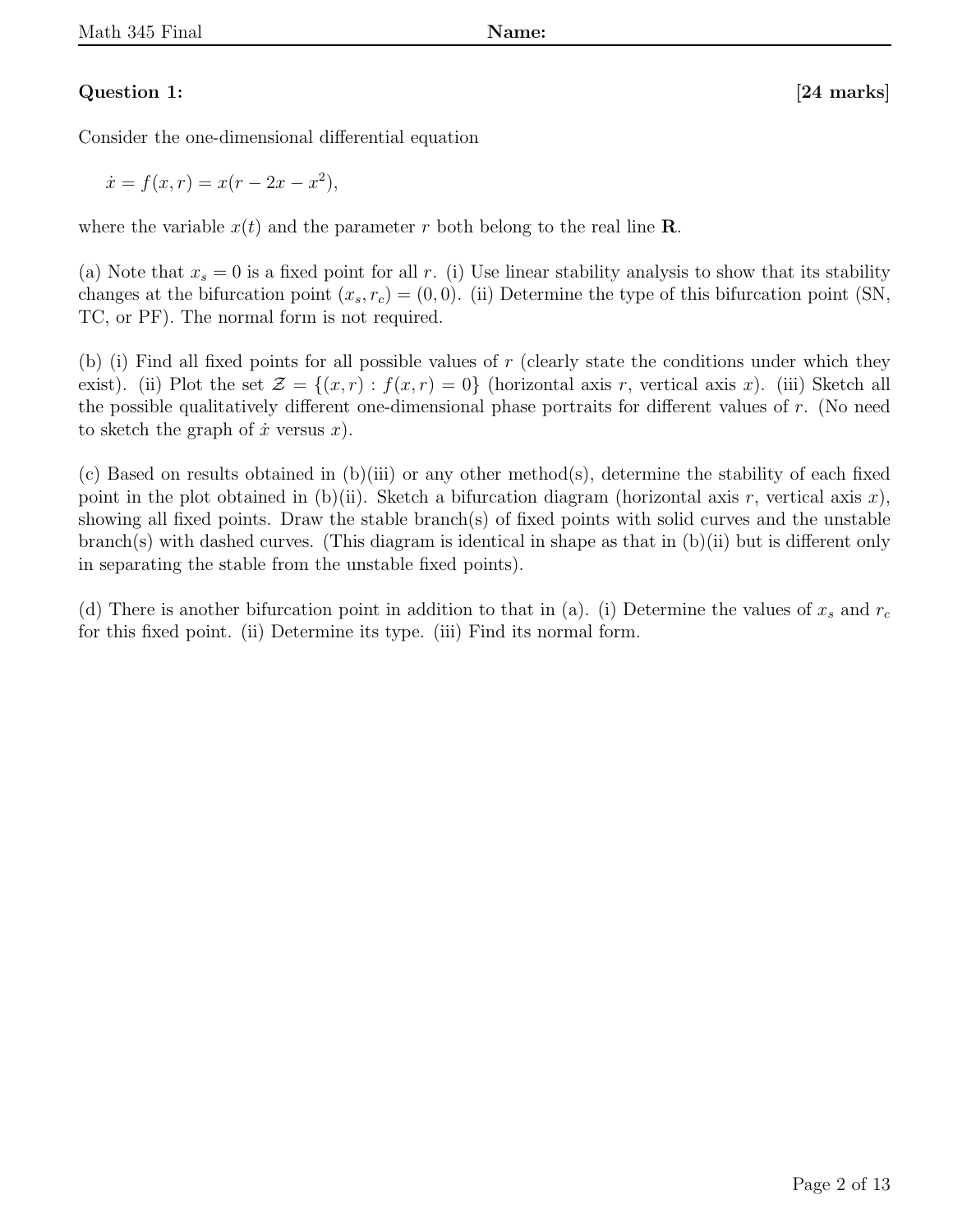### Question 2: [16 marks]

Answer "True" or "False" to the statements below. Put your answers in the boxes.(4 mark each)

(a) A pitchfork bifurcation occurs in the equation  $\dot{x} = x +$ rx  $\frac{1+x^2}{1+x^2}.$ 

(b) The system  $\dot{x} = x(1-x) - xy$  and  $\dot{y} = y(1-y) - xy$  has no closed orbits.

(c) Consider a map  $x_{n+1} = f(x_n)$ . A period-2 cycle is characterized by a pair of values p and q such that  $f(p) = q$  and  $f(q) = p$ , where both p and q are roots of  $x = f^2(x) = f(f(x))$ .

(d) Consider a map  $x_{n+1} = f(x_n)$ . A period-2 cycle (characterized by  $f(p) = q$  and  $f(q) = p$ ) is stable if the multiplier  $\lambda = f'(p)f'(q)$  is positive valued.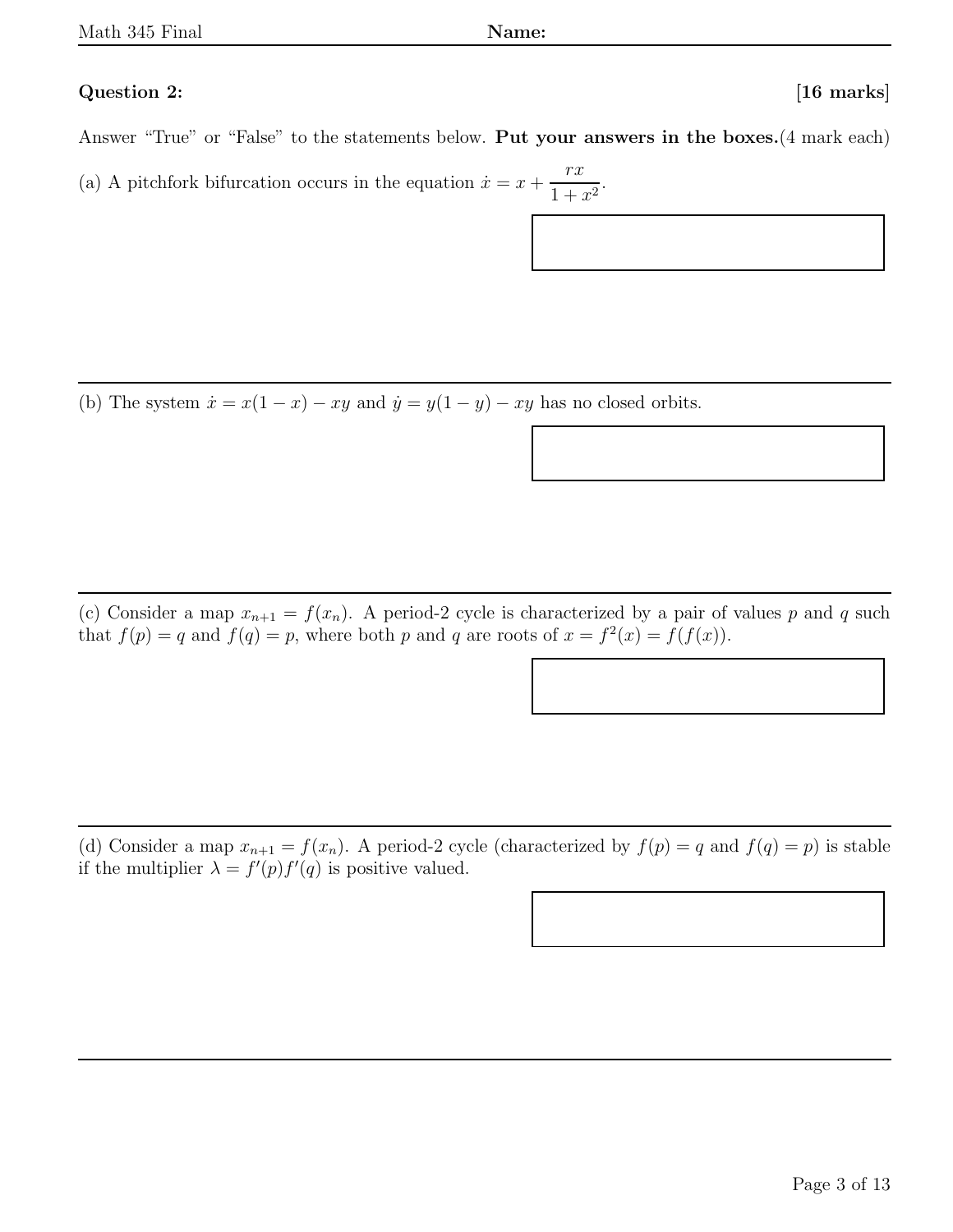# Question 3: [16 marks]

These questions do not require lengthy calculations. **Put your answers in the boxes.** (4 marks) each)

(a) For the tent map  $x_{n+1} = f(x_n)$  where  $f(x) = \begin{cases} rx, & 0 \leq x \leq 1/2 \\ x(1-x) & 1/2 \leq x \leq 1 \end{cases}$  $r(1-x), \quad 1/2 \leq x \leq 1$ , where  $r > 0$  is a parameter. Calculate the Liapunov exponent. Determine for what values of  $r$  the map has sensitive dependence on initial conditions.

(b) For the two-dimensional system in polar co-ordinates  $\dot{r} = r(1-r)$ ,  $\dot{\theta} = 1$  (where  $r^2 = x^2 + y^2$  and  $x = r \cos \theta$ ,  $y = r \sin \theta$ . Construct a Poincaré map at  $\theta = 0$  (i.e. a map that generates a series of r values each time the trajectory goes through the line  $\theta = 0$ .

(c) For what values of a, b is the function  $V(x, y) = ax^2 + by^2$  a Liapunov function of the system  $\dot{x} = y - x^3$  and  $\dot{y} = -x - y^3$  ?

(d) For the system  $\dot{x} = xy$  and  $\dot{y} = -x^2$ . Find a quantity  $E(x, y)$  that is conserved.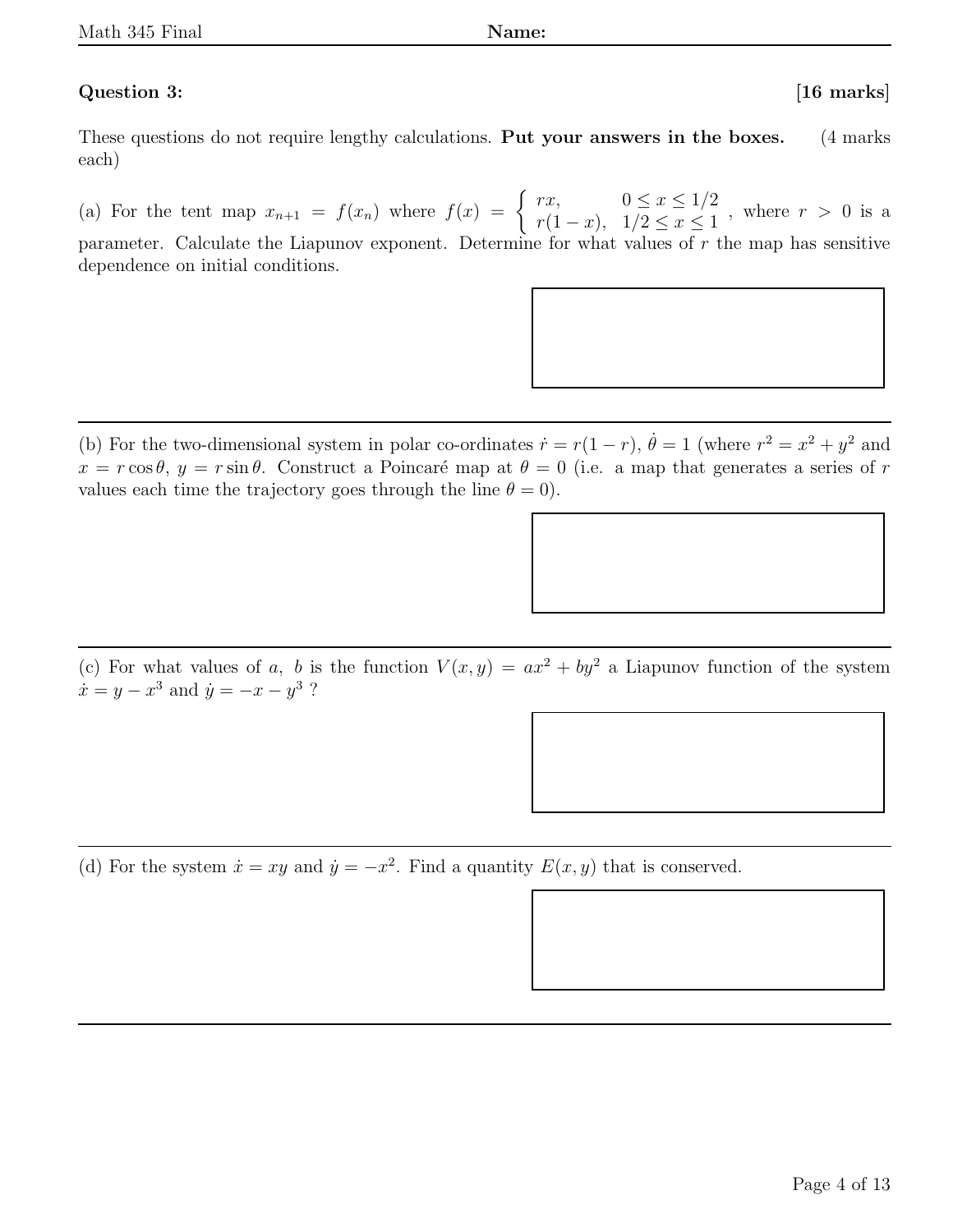# Question 4: [20 marks]

Consider the cubic map  $x_{n+1} = f(x_n) = rx_n - x_n^3$  for the parameter r in **R**.

- (a) Find all the fixed points and determine for which values of  $r$  do they exist.
- (b) Determine the stability of the fixed points found in (a) as a function of  $r$ .
- (c) Find all the period-2 cycles. (Hint: Suppose  $f(p) = q$  and  $f(q) = p$ . Show that p, q are roots of the equation  $x(x^2 - r + 1)(x^2 - r - 1)(x^4 - rx^2 + 1) = 0.$
- (d) Determine the stability of the period-2 cycles as a function of  $r$ .
- (e) Plot a partial bifurcation diagram, based on the information obtained for  $-2 \le r \le 4$ .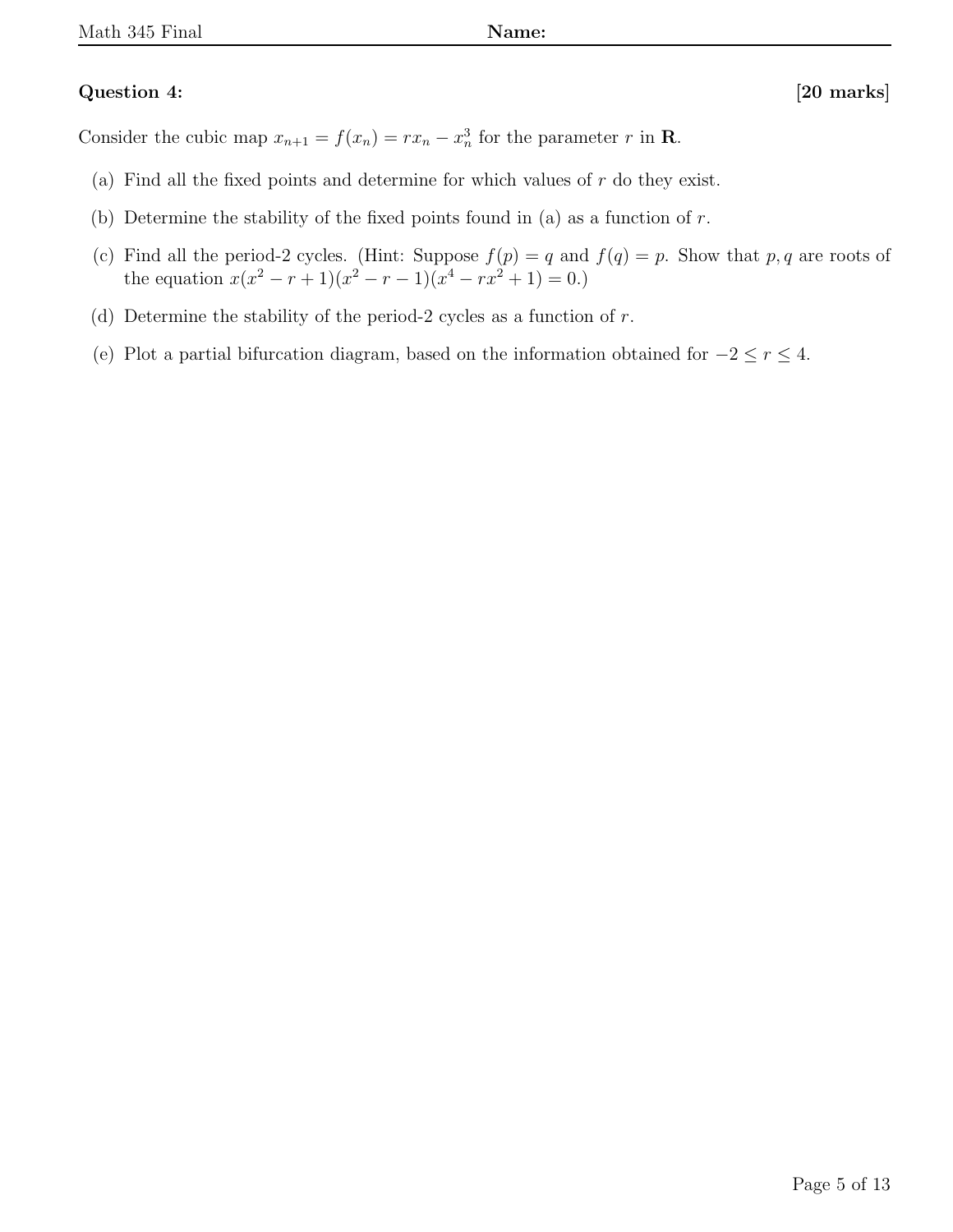# Question 5: [24 marks]

Odell (1980) developed the following predator-prey model

$$
\dot{x} = x[x(1-x) - y], \n\dot{y} = y(x - a),
$$

where  $x \geq 0$  is the dimensionless population of the prey,  $y \geq 0$  is the dimensionless population of the predator, and  $a \geq 0$  is a control parameter.

- (a) Sketch the nullclines in the first quadrant x,  $y \geq 0$ . Find all fixed points and mark each one by a small circle in the phase plane.
- (b) Classify each fixed point and determine if each one is hyperbolic or non-hyperbolic.
- (c) For  $a = 1$ , use linear stability analysis to determine the stability of each fixed point. Sketch the phase portrait for this case. Starting from a nonzero population size for both the predators and the preys, determine what happens to the predators after a long time.
- (d) Determine the critical value of  $a = a_c$  where a Hopf bifurcation occurs.
- (e) Construct a trapping region in the first quadrant x,  $y \ge 0$  within which there exists at least one closed orbit for  $a < a_c$  ( $a_c$  is the value found in (d)). Sketch the shape of this region on the phase plane. [Hint: Show that on the interval  $x \in (a, a + M)$  (for large enough  $M > 0$ ) all flows on the line  $y - M = -(x - a)$  are directed to  $\dot{x} < 0$  and  $\dot{y} > 0$  and that the ratio  $\dot{x}/\dot{y} < -1$ .]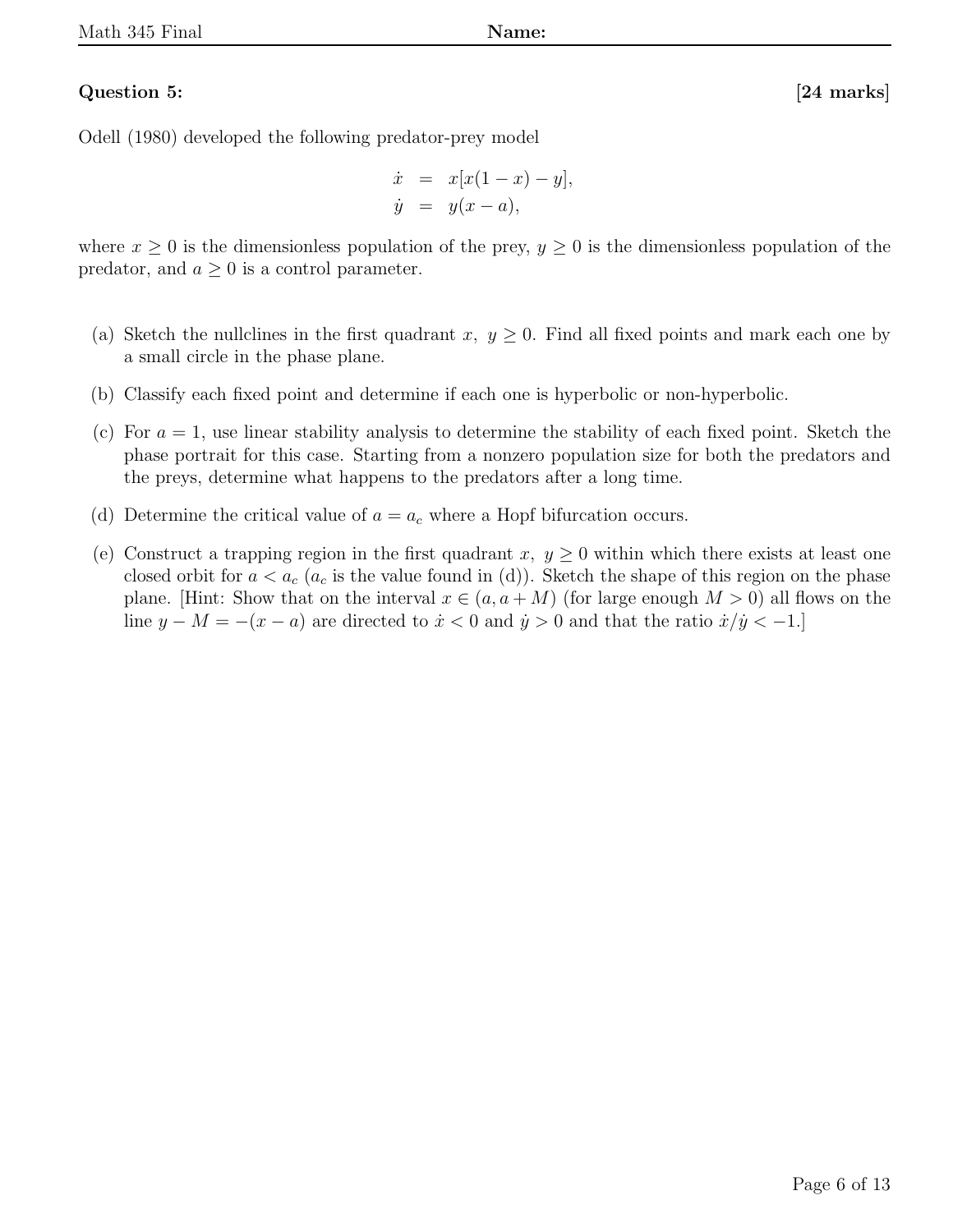(More space for Question 5.)